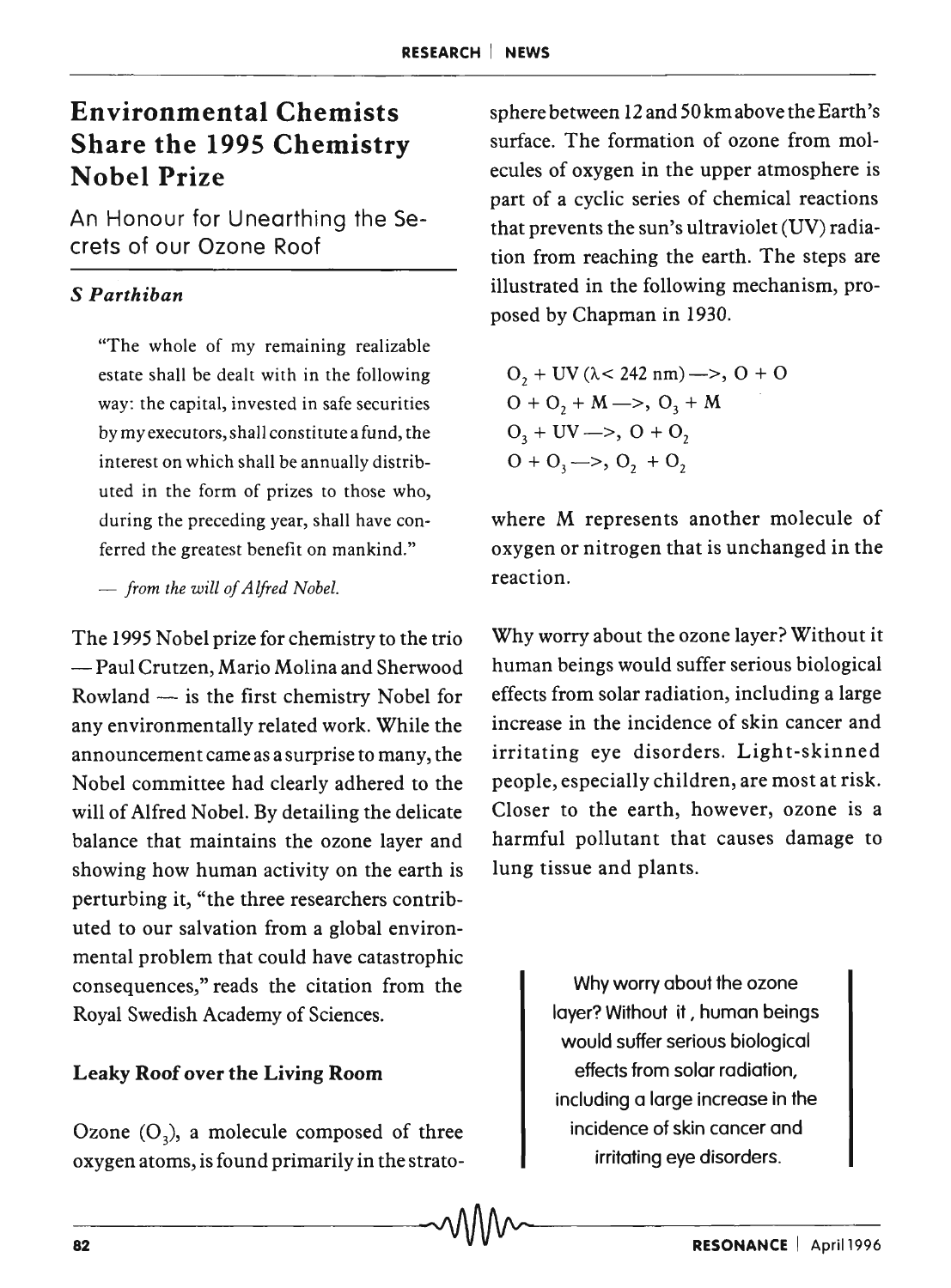## 1995 Nobel Laureates in Chemistry







Paul J Crutzen (1933-) Mario J Molina (1943-) F S Rowland (1927-)

After years of observation and experimentation, it seems clear that the ozone layer is affected by natural and man-made activities. Scientific measurements have documented a downward trend in the total column amount of ozone over mid-latitudes, as well as substantial ozone loss over polar regions during the spring seasons.

#### Theories to Explain the Ozone Thinning

Theoreticians came up with three competing models to explain the ozone depletion. One group of scientists blamed the II-year solar cycle — the periodic waxing and waning of the sun's energy output. A second group suggested that natural changes in stratospheric winds were responsible. But a third theory held man-made chemicals as the culprits. The fast paced research of the last two decades proved that ozone in the stratosphere is removed predominantly by catalytic cycles involving gas phase reactions of active free radical species in the  $HO_x$ ,  $NO_x$ ,  $ClO_x$ , and  $BrO_x$ families.

"the three researchers contributed to our salvation from a global environmental problem that could have catastrophic consequences."

Crutzen was instrumental in establishing the nitrogen oxide chemistry in 1970. The following year, Johnston made the connection between supersonic transport emissions and the ozone layer. Until then, it had been thought that the radicals  $H$ , OH and  $HO$ <sub>2</sub> (collectively called  $HO<sub>x</sub>$ ) were the principal catalysts for ozone loss. The next leap towards a better understanding of ozone chemistry was in 1974, when Rowland and Molina first suggested that chlorine from chlorofluorocarbons (CFCs) was destroying the ozone layer. At that time, several papers had been published indicating that CFCs were excellent tracers in the troposphere.

## CFCs set the Chlorine Atoms Free

CFCs is the name traditionally given to the group of fully halogenated methanes. They were invented in 1928 as safe alternatives to ammonia and sulphur dioxide refrigerants. Rowland and Molina recognized that once CFCs are released into the troposphere, they will remain there until transported to the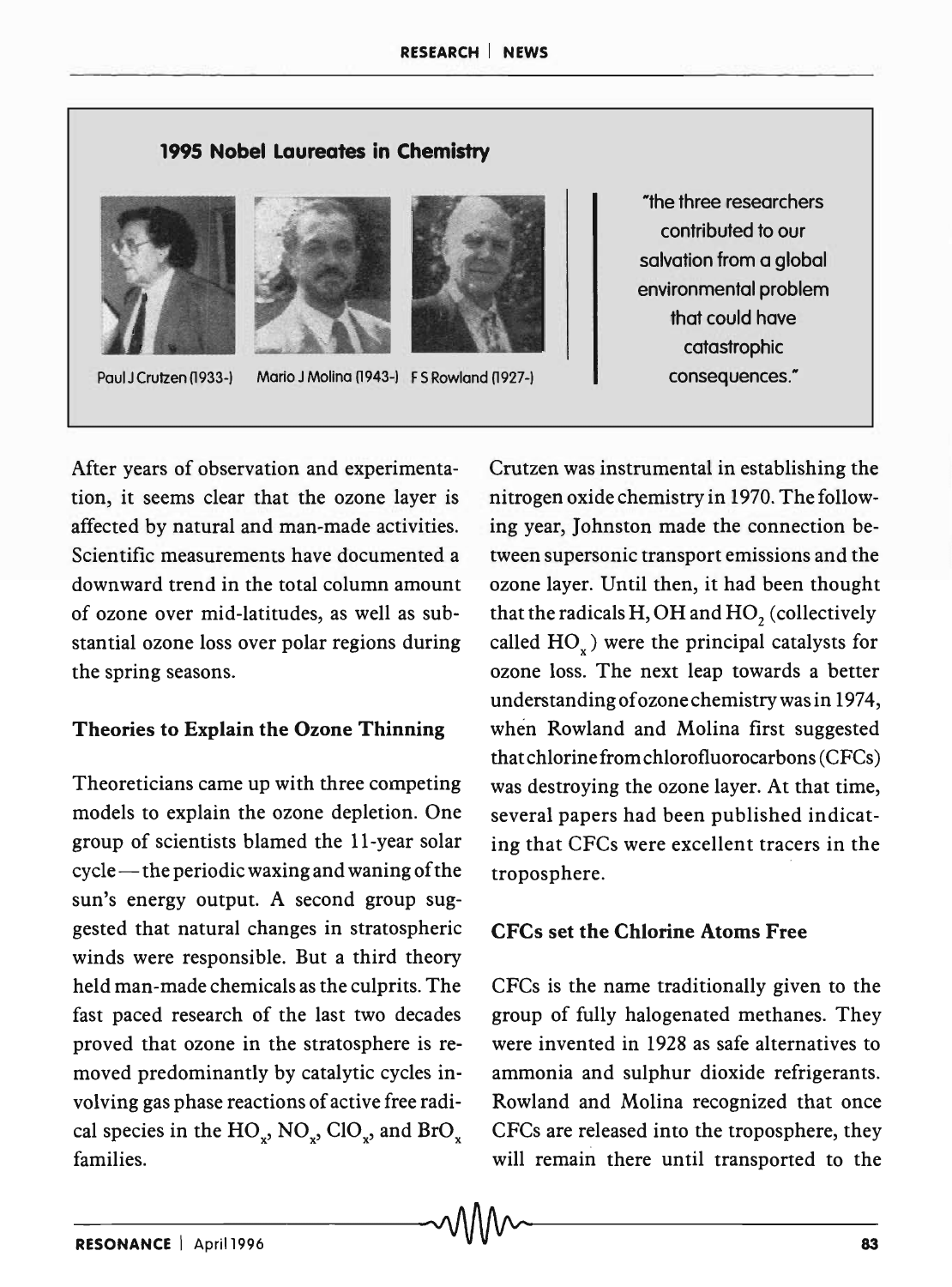

Figure 1 The sequence involved in the formation of the ozone hole. a) Polar vortex circles Antarctica in winter. b) Temperatures drop low enough to form clouds known as polar stratospheric clouds (PSCS). c) PSCs denitrify and dehydrate the stratosphere through precipitation and convert HCI and CION0*<sup>2</sup>* into more reactive chlorine. d) The arrival of the sun photolyses the CI, to radicals that can catalyse ozone destruction. e) The ozone hole is completely established in September and October (1 Dobson Unit = 2.69 x 10<sup>16</sup> molecules of ozone cm <sup>-2</sup>). The polar vortex breaks down in November and the ozone level attains normal values in December (not shown in the figure).

stratosphere and decomposed by solar UV radiation.

CCI<sub>2</sub>F<sub>2</sub> + UV ( $\lambda$  < 220 nm) -  $>$  CCIF<sub>2</sub> + Cl.

The atomic chlorine released reacts wi th ozone as follows:

 $Cl + O_3 \rightarrow ClO + O_2$  $ClO + O \longrightarrow Cl + O$ .

The chlorine atom thus freed, can participate once again in the breakup of ozone molecules. The net effect of this pair of reactions is the conversion of atomic oxygen (0) and ozone into molecular oxygen  $(O_2)$ .

$$
O + O_3 \longrightarrow 2O_2.
$$

The quantitative aspects of the ozone hole, however, could not be explained by this cycle. As a result, several other proposals have been made for the catalytic mechanism linking halogen radicals to the chemical destruction of ozone. The catalytic cycle that is considered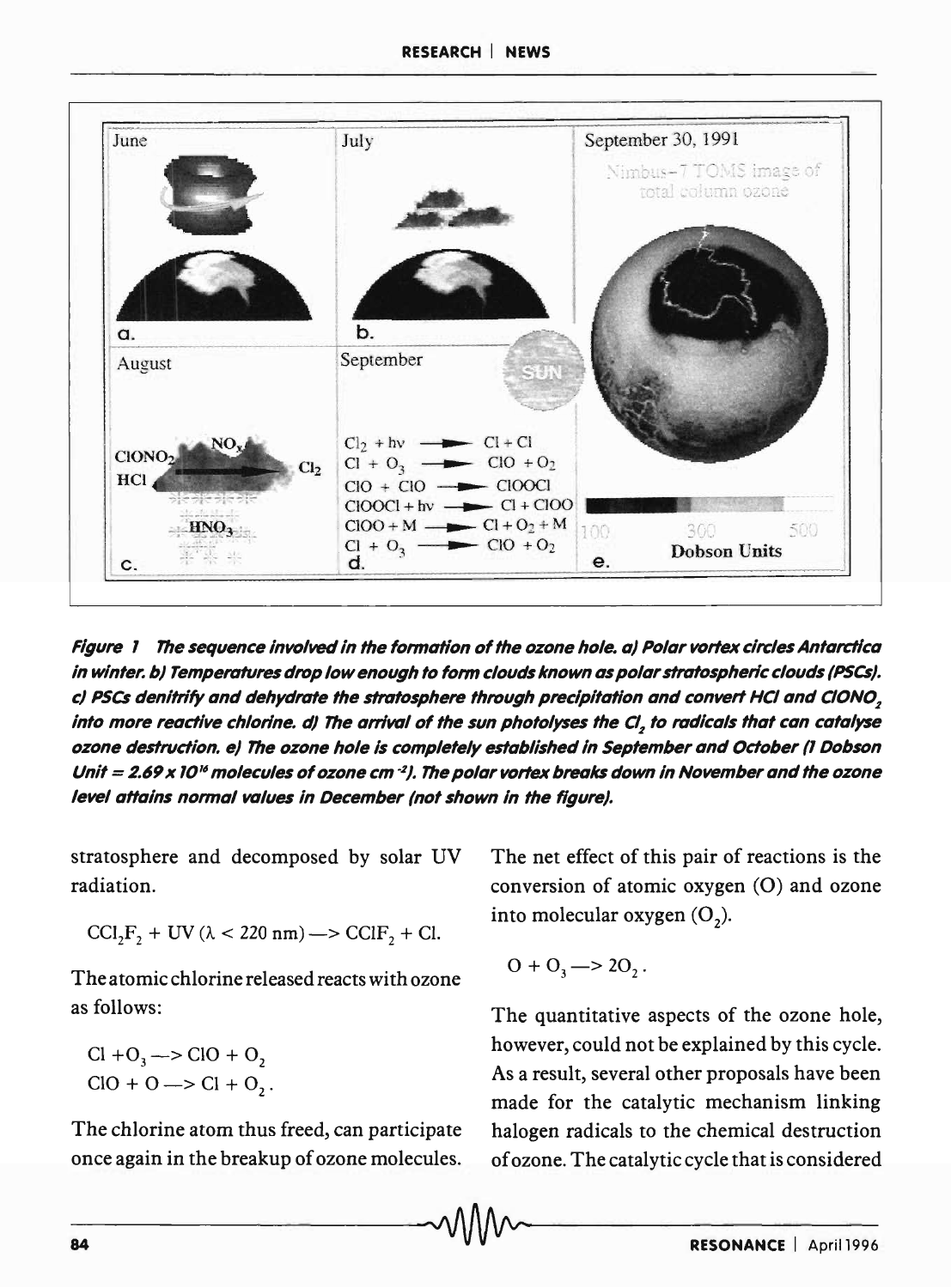#### Milestones in Ozone Research

1839 - Schonbein discovered ozone using a chemical test with potassium iodide paper.

1880 - Hartley recognized that the 293nm cutoff in the solar UV radiation at the Earth's surface corresponds very closely with the UV absorption spectrum of  $O_3$ .

1926 - Dobson developed an ultraviolet spectrophotometer to measure the total column ozone.

1930 - First qualitative photochemical theory for the formation and decomposition of ozone in the atmosphere was formulated by Sidney Chapman.

1950 - Bates and Nicolet drew attention to the role played by H, OH and HO<sub>2</sub> (products of photolysis of water vapour) in the catalytic reduction of odd oxygen above 60km.

1970 - Paul Crutzen suggested that additional important processes must be taken into account in order to correctly describe the photochemistry of the atmospheric ozone.

1971 - Johnston made a connection to supersonic

transport emissions. This resulted in a very intensive debate among researchers as well as among technologists and decision makers.

1974 - Rowland and Molina established the possibility of major stratospheric ozone depletion from CFCs.

1978 - Nimbus-7 satellite was launched. It contains the 'Total Ozone' Mapping Spectrometer that measured the daily ozone concentration globally till 1993.

1985 - The British Antarctic Survey announced their startling discovery of an 'ozone hole' over Halley Bay, Antarctica.

1987 - Molina and his wife Louisa proposed a chlorine chain involving CIO dimer formation which is now thought to account for the massive ozone destruction.

1995 - Crutzen, Molina and Rowland were jointly awarded the Nobel Prize in Chemistry for their pioneering work on the subject of formation and decomposition of ozone.

currently involves the formation ofCIO dimer at low temperatures followed by photolysis or thermal decomposition *(Figure 1d)* proposed by Molina and his wife Louisa.

#### A Hole has Opened in the Southern Sky

Anxiety deepened when a continent-sized hole (as wide as the United States of America and as deep as Mount Everest) which had eroded the ozone from 40 km above the Earth and eventually extended downwards to 15-20 km in the ozone layer was detected in the 1980s over Antarctica by a British team. Unravelling the reasons for this massive destruction of ozone has involved a vast collaborative effort, in which the three laureates have remained active. The series of processes currently seen as responsible for the ozone hole formation are presented in *Figure* 1. Some of them occur simultaneously in parallel stages.

The Antarctic ozone hole, once a mystery, is now one of the best understood aspects of the